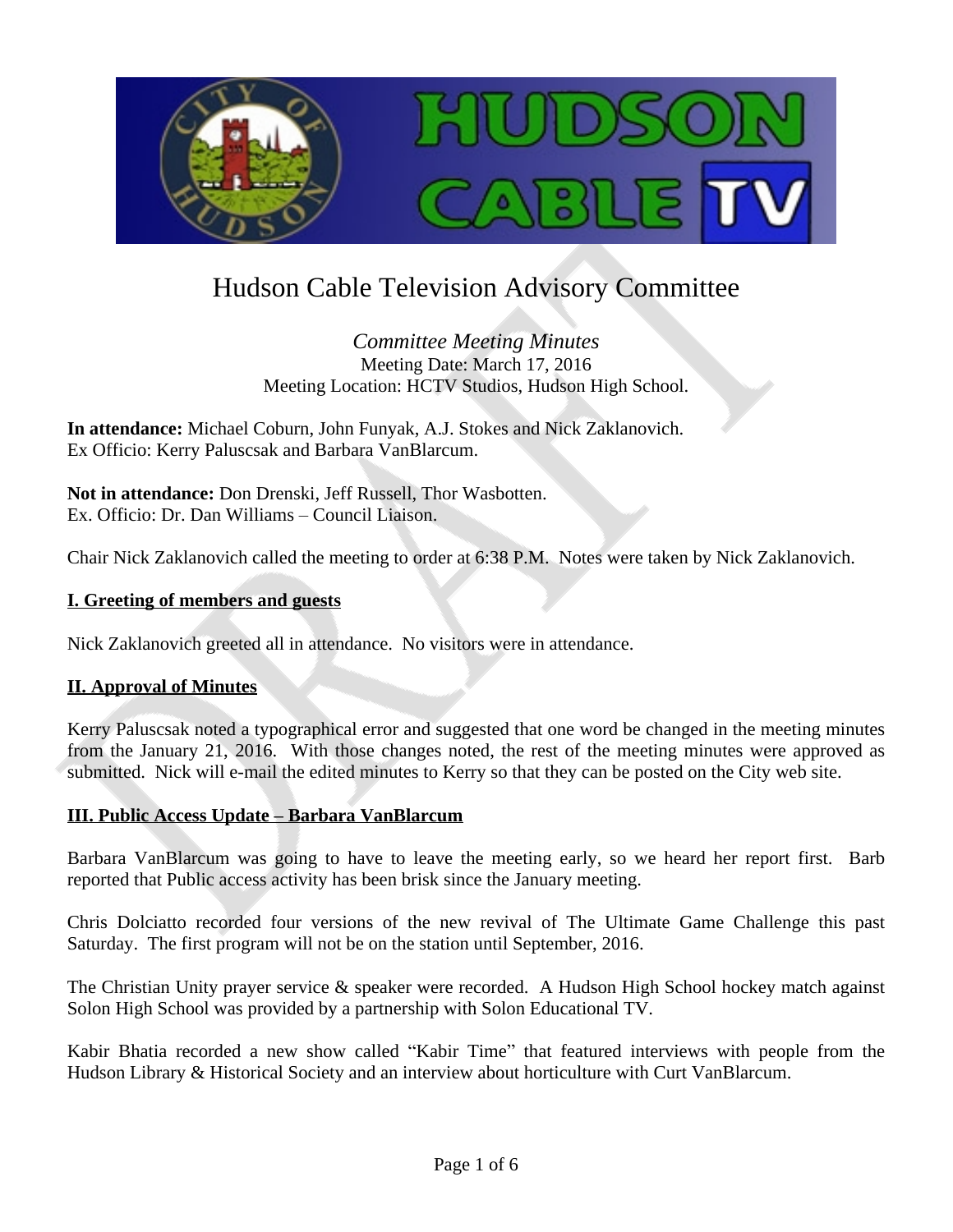Brian Suntken has been providing a steady stream of Music from the Buckeye State programs that have been appearing regularly on the station. Barb recorded a new "In Chat" program with Miss Ren of the King Guesthouse speaking to Hillary Sheeter, a local water color artist.

## **III. Public Access Update – Barbara VanBlarcum, continued**

A new Oral History interview program was recorded with Gerald Reeves, a long time Superintendent of the Hudson City Schools who was interviewed by Rob Swedenborg.

Barb mentioned that Nick had created several productions in the past few months, including a talk by Mr. Tom Vince about the famous alleged ax murder Lizzie Borden.

Staff member Meg Andrus recorded the Random Acts of Kindness kickoff event and Barb completed the editing on the Hudson Heritage Association presentation on the Western Reserve Academy Farm.

Nick mentioned that the Cleveland Rising program from the Library will be completed soon and another Library presentation on the Fifty Greatest Places in America, which includes the historic Hudson Green, was recorded and editing is in the initial stages.

### **IV. Station Manager's Report, Kerry Paluscsak**

Station Manager Kerry Paluscsak reported that HCTV has ordered all of the capital equipment purchases to update the station to HD playback capability. New servers and routers are required for the upgrade. The hope is to get the equipment installed and operating before the fall sports season begins.

The new digital recorder system (3Play) has been received and is in the process of being installed. The new unit will provide replay capabilities as well as the ability to record all four studio cameras for later editing when the crew count is too low to allow for a live to tape production.

The Hudson Community Foundation has submitted a donation of \$1,200 to the station and The Learned Owl Book Shop is making a \$400 annual contribution for operations.

The plan is to buy a couple of new Public Access camera packages, including cameras, tripods and wireless microphone systems. This new equipment will replace some of the aging Public Access equipment which will be available for staff productions in addition to Public Access.

The station is partnering with the Jewish Community Foundation of Akron to begin producing their program, Forum 360. The organization has just recently lost their previous production facility for the show. The show will now be produced weekly in the HCTV studio in exchange for a donation. The finished program would require a minimum of staff involvement and the finished program would be avai1able to be aired on HCTV.

Michael Coburn asked if the JCF was a local organization. Kerry responded that the group is based out of Akron, but would be a conforming charity under 501(c)3 to qualify as being able to use the HCTV studio for their program production.

Kerry reported that the transmission equipment between Time-Warner headend and the HCTV studio is over eighteen years old and is starting to fail, impacting the quality of the cable signal. Since the current equipment is old FM technology, it is no longer supported, so new transmission equipment must be purchased to replace the old transmission gear.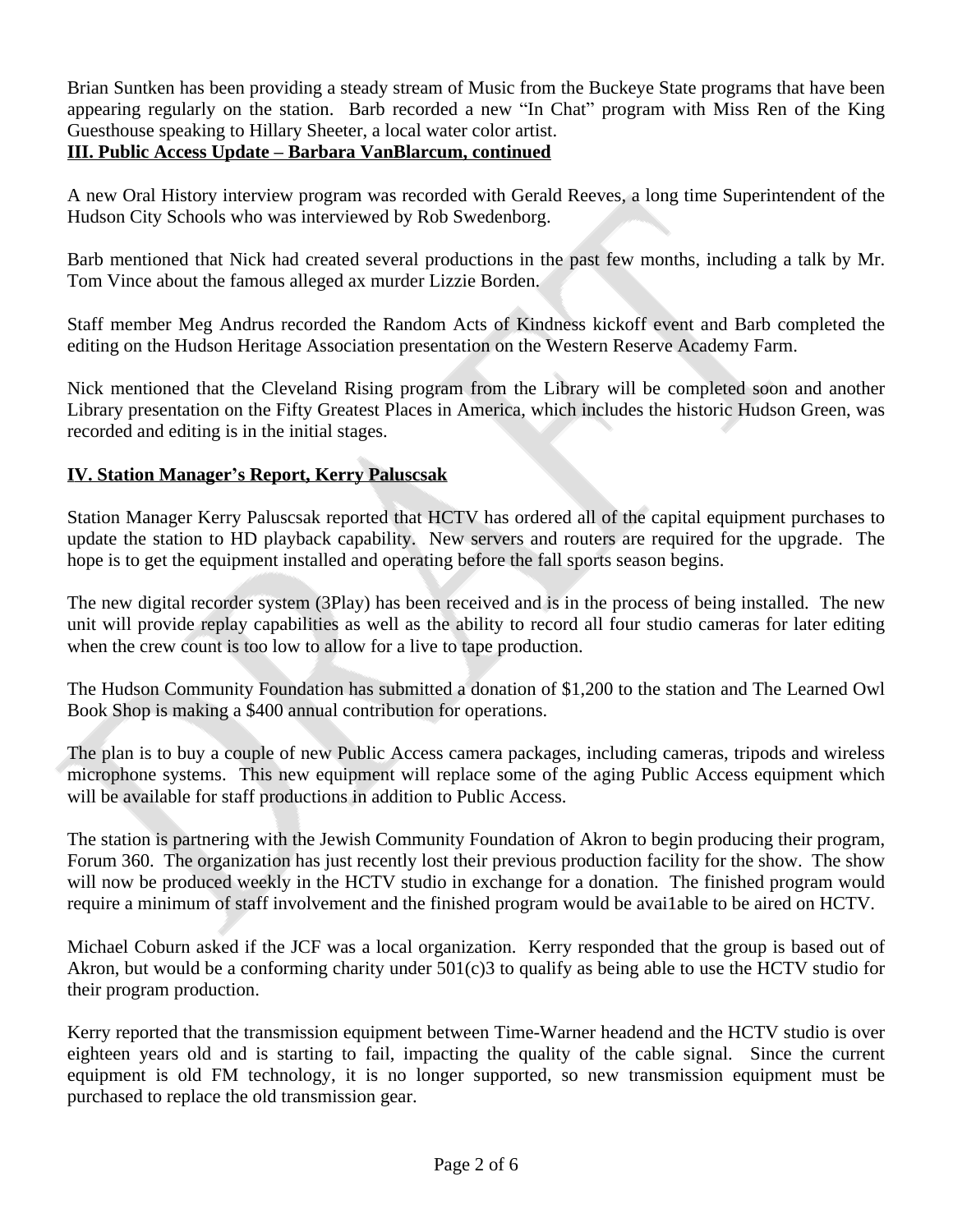Time-Warner is not interested in replacing the old transmission equipment, so HCTV must purchase the new transmission gear. It is hoped that a price break can be realized on that gear by purchasing it as part of the City's current Velocity broadband initiative.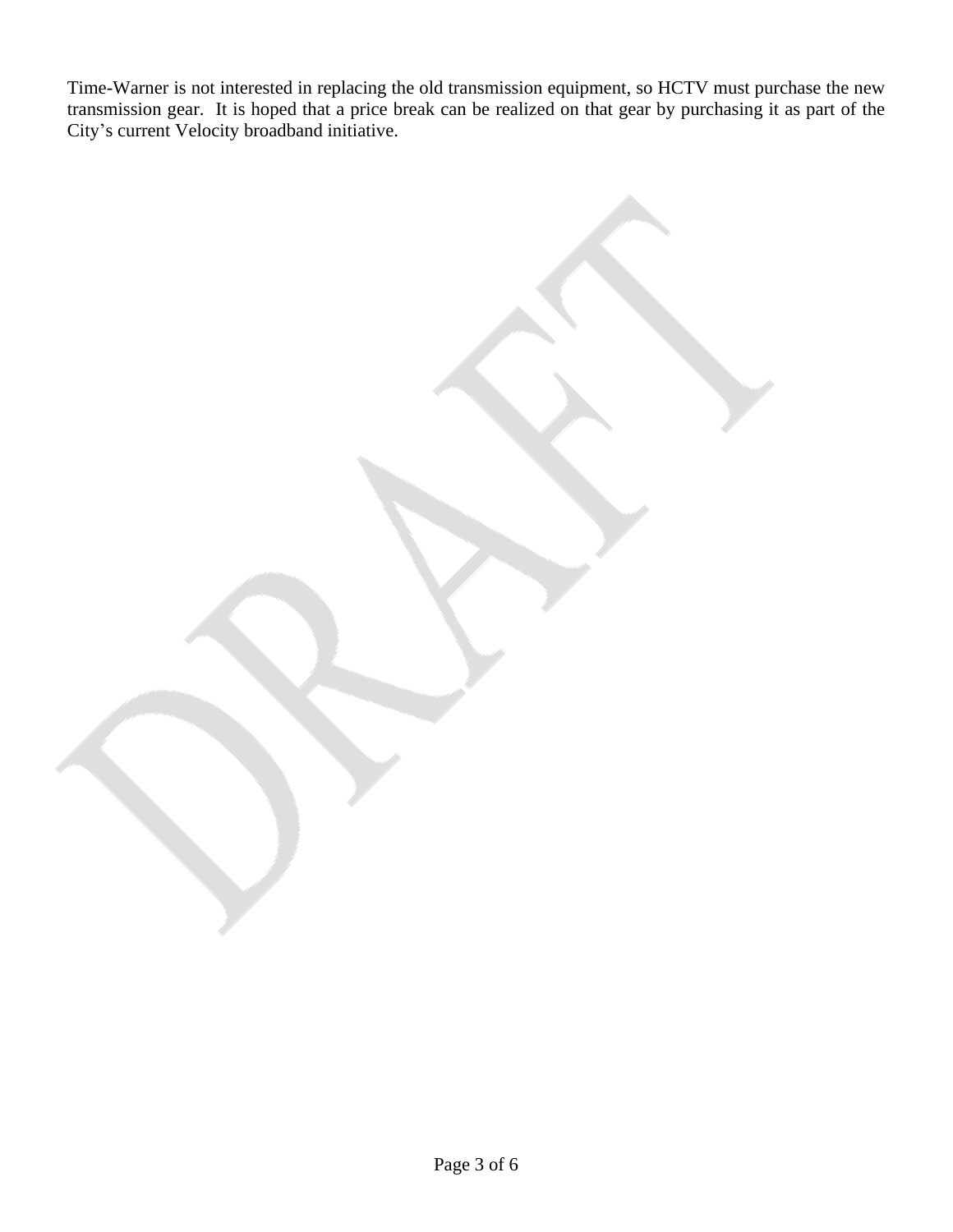## **IV. Station Manager's Report, Kerry Paluscsak, continued**

Nick mentioned that he had contacted Time-Warner Cable concerning the signal distortion on HCTV Channel 16. The Time-Warner representative that he spoke to stated that she would follow-up up with the Bridge Team of TWC to try to find a solution to the problem. Nick said that if he did not hear back from TWC in the next week, he would call them back and request an update.

Kerry added that he was expecting a call from a TWC engineer before the end of the week, but had not yet heard from him. Kerry said that he would follow up on the promised information update from the engineer if it remains unfulfilled.

On a good note, Time-Warner may be partnering with HCTV on sports coverage, once HCTV completes the conversion over to full HD programming.

# **V. CAP ACT Update**

No new information relating to the CAP Act was available. Kerry doubted that anything would happen until after the November election has taken place. Kerry has distributed e-mails from the American Community Television organization with CAP Act information to the committee members.

### **VI. Time Warner / Charter Comm. update**

Nick said that he had just found a story on the Internet that the chairman of the Federal Communications Commission (FCC) was ready to submit a paper in support of the Time-Warner / Charter Communications merger. Kerry said that the paper was due out before the weekend.

Kerry said that the Federal Trade Commission (FTC) must also approve the deal, but is expected to do so soon. Once the FTC and FCC approve the merger, it will probably move forward quickly. Kerry added that due to the fact that Charter does not now have a presence in the Ohio area, he suspects that same operations people that have worked for TWC will continue to be involved with the merged operations in our area.

# **VII. Community Organization Liaison**

Nick reported that he had received no response form the e-mail blast that was sent out in January to 22 organizations in town, inviting them to meet with the committee members about using HCTV to promote their organizations. The lack of response was disappointing. Barb suggested that we try again in the fall, when community organizations seem to be in full operation.

Nick reported that he had contacted City Communications Manager Jodi Roberts concerning the press release article that Mr. Jeff Russell had created some time ago for publication in the Hudson Hub-Times. Following that reminder message, the article appeared in the newspaper on Sunday, March 13, positioned directly adjacent to the weekly HCTV program schedule.

Nick reported that he had contacted two people that were involved with the Pedal Hudson initiative from the most recent Leadership Hudson class. A positive response was received from City Planner Mr. Greg Hannan, who was one of the people contacted concerning Pedal Hudson. Mr. Hannan said that the Pedal Hudson group was very interested in promoting themselves via HCTV and they would be in contact shortly about producing a program.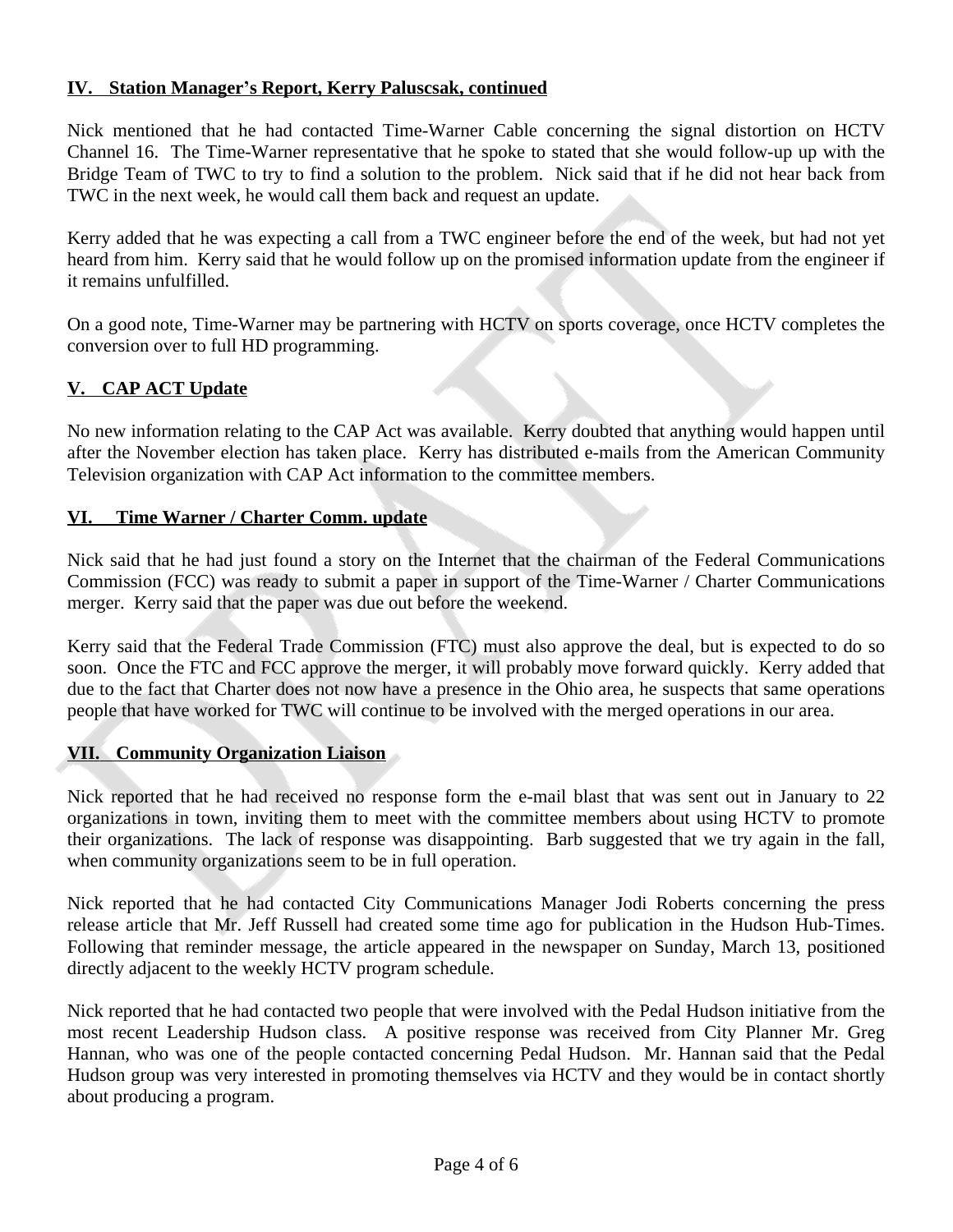### **VIII. Friends of Hudson Community Television**

Nick reported that a brief organizational meeting for the 501(c)3 organization "Friends of Hudson Community Television" was held on February 3, 2016 at the Hudson Library. Officers for the organization were nominated. Mr. Frank Youngwerth was nominated as President of the group; Mr. Gary Dixon was selected and accepted the office of Vice President; Barb VanBlarcum was nominated and accepted the position of Secretary and Ms. Barbara Bos was nominated for Treasurer.

Mr. Youngwerth and Ms. Bos were not in attendance at the meeting, so Nick said that will have further contact with them about becoming officers of the organization.

Prior to submitting the 501(c)3 application to the Internal Revenue Service, Nick discovered that one essential form was yet to be filled out. He said that he will complete that form in the next few weeks, after which, the final submittal to the IRS can be made.

The State of Ohio is also in need of more information about the 501(c)3, after the IRS application has been submitted.

# **IX. Previous Meeting Follow Up**

The name change of the station to Hudson Community Television is planned to take place in July or August. Kerry had previously circulated a proposed new logo, which includes the tag line at the bottom that reads, "On Line, On Cable, On Demand". Nick asked if the City needs to be involved with the name change. Kerry said that no official approval will be needed.

Kerry mentioned that a new cloud-based bulletin board application is being tested and will be brought on line in step with the station name change. The new bulletin board application is an HD service that will allow for greater capabilities and animation in the bulletin board postings.

Nick mentioned that he had not read the FCC policy change e-mail that Kerry had forwarded to the members. The informational message concerned a policy change with the FCC that could impact the support of Public Access stations. It may be a good idea for the committee to draft some comments regarding the policy change.

Kerry also mentioned that there has been litigation brought forth with the Public Access host, Leightronix, that concerned copyright infringement from one of the clients of the company. As a result, the City has been contacted to render an opinion on the hold harmless request that Leightronix is now asking for to protect themselves from copyright infringement problems.

PegCentral, our current Public Access host is renaming its service to Bibit. The service will still be a part of Leightronix, but the brand name change will result in HCTV to have to change the address that is currently used to access on line programming, since PegCentral will become Bibit.

We discussed Thor Wasbotten's idea of producing a discussion program with the high school students. Kerry said that he may discuss the idea with Principal Brian Wilch at the upcoming graduation ceremony, with possible implementation in the next school year (2016-2017).

High School graduation will be held on May 18, 2016 this year. Full coverage at E.J. Thomas Hall will be handled by HCTV staff and volunteers as usual. The graduation event is usually the highest requested event for DVD / Blue Ray sales.